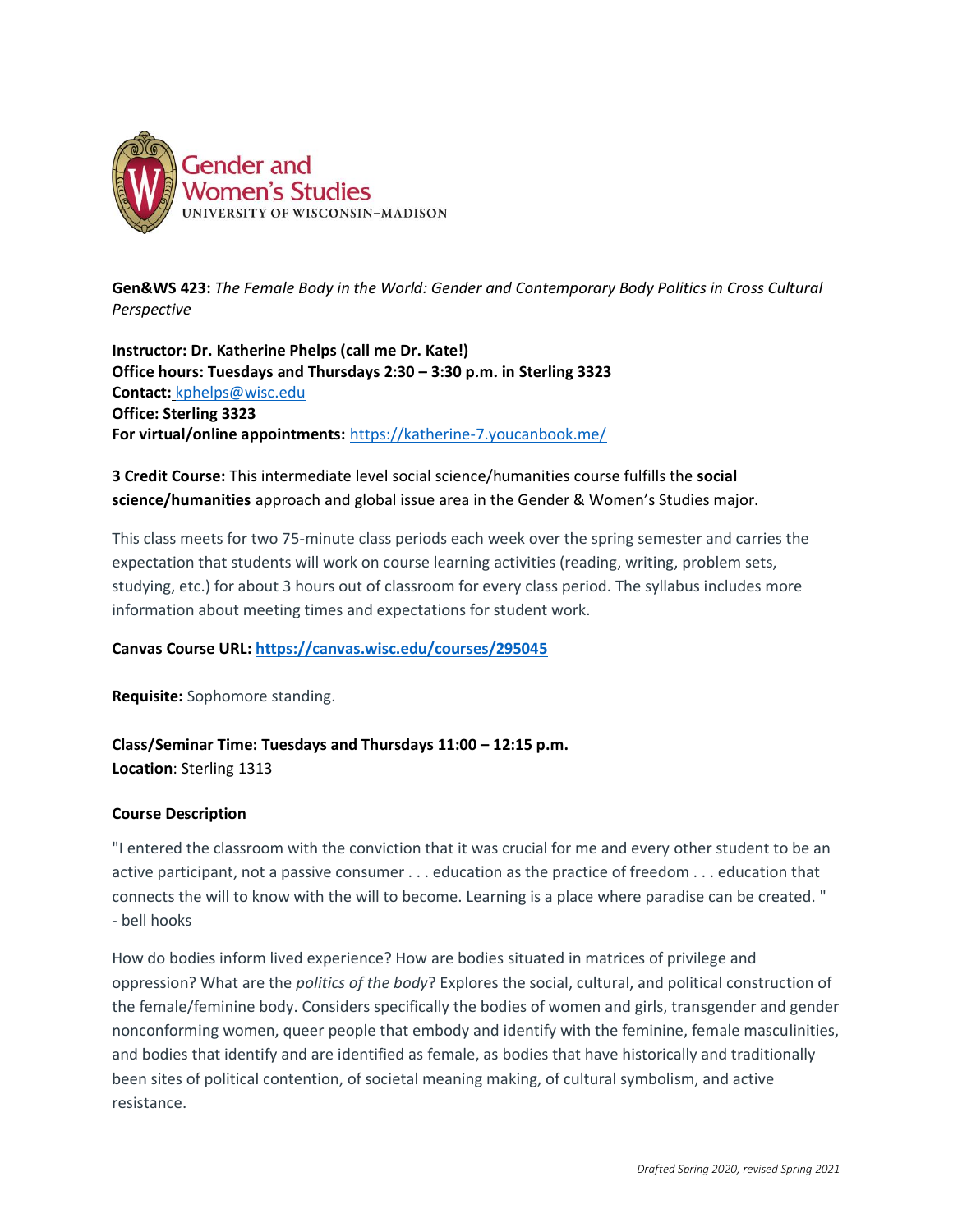Seeks to challenge what we *think we know* about bodies, questioning tacit knowledge and investigating how normative discourses of the female/feminine are formed across cultures, around the world. Considers the impacts of phenomena such as globalization, neoliberalism, "global" feminism, imperialism, capitalism, and human rights movements on cultural conceptions of health, ability, beauty, representation, and the "value" of female/feminine bodies.

### **Some Course Discussion Themes:**

Body politics theory Privilege, power, and social capital Oppression, disadvantage, and inequality Race, color, ethnicity, Borders, identities, and nations Biography and the uses of experience Language, imagery, and meaning making of the body Intersectionality/intersecting identities Globalization and the body Social movements, activism, and body resistance

### **Course Learning Outcomes**

At the completion of this course, *undergraduate* students will be able to:

- Critically analyze and provide concrete examples of how bodies are socially constructed, and how the female/feminine identified body is a site of political and cultural meaning making, contention, and resistance.
- Articulate various theoretical frameworks (feminist theories, colorism, queer theory, disability studies, fat studies, etc.) as they relate to gender, embodiment, and the body, and use them in application of concrete ideas.
- Think, observe, and write critically and analytically and engage thoughtfully in analytic (rather than simply opinionated!) discussions.
- Understand and engage in the process of conducting a literature review and complete a clear, well organized, and thoughtful academic paper or presentation that explores a particular area of interest/scholarship.
- Feel some joy, energy, and curiosity through the learning process!
- Understand the complexity and messiness of social movements and social justice work and recognize why we do it anyway.

At the completion of this course, *graduate* students will also be able to:

- Write an abstract and brief 1-page proposal of a research project/paper that connects to the concepts/frameworks we explore in class
- Create a short annotated bibliography of related literature/scholarship for research project/paper
- Do a 20-minute presentation on your area of research for the class as it relates to our course material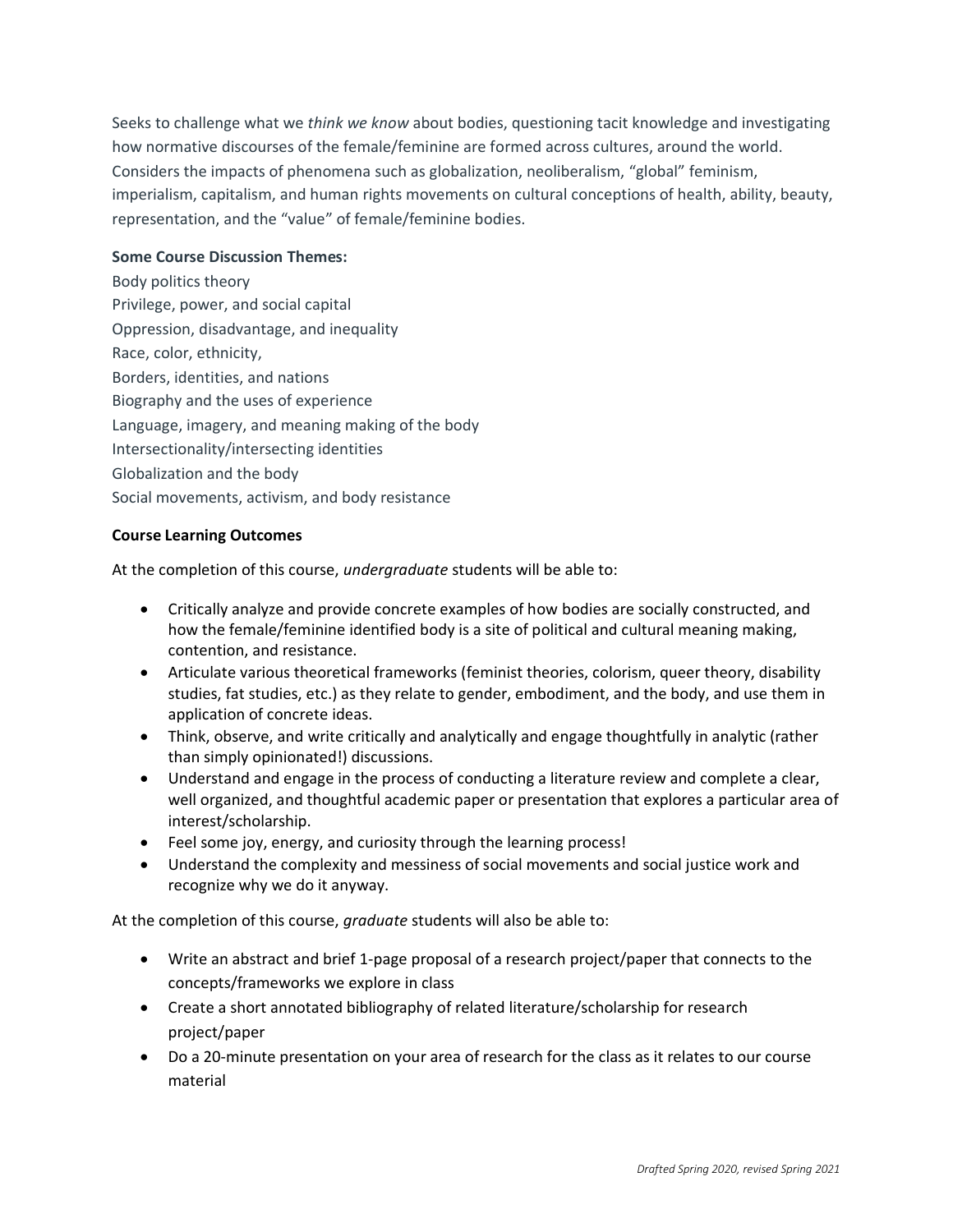*If you are a graduate student, please make plans to meet with me within the first two weeks of the semester to discuss adjusted course expectations and assignments.*

## **REGULAR AND SUBSTANTIVE INTERACTION**

This course provides regular and substantive interaction by:

- *Participation in regularly scheduled learning sessions (where there is an opportunity for direct interaction between the student and the qualified instructor).*
- *Assessing or providing feedback on a student's coursework throughout the semester based on the expectations of the learning activities described in the assignments section of this syllabus.*
- *Provide personalized comments (in any medium) for an individual student's assignment or exam.*
- *Actively facilitate an online discussion.*
- *Instructor posts announcements, email, or social media check-ins about academic aspects of the class.*
- *Identify students struggling to reach mastery through observation of discussion activity, assessment completion, or even user activity and offer additional opportunities for interaction.*
- *Use of small working/study groups that are moderated by the instructor.*

## **ASSIGNMENTS AND GRADING**

*Participation (250 points - 25% of overall grade):* In this class, participation is crucial if you want to do well. This means accessing course readings and viewings, completing assigned readings and viewings on time, coming to class with questions and ideas related to the concepts we are discussing that day, and participating on any Canvas discussions if/when they are assigned. Anticipate between 60 to 80 pages of reading each week and some short viewings, sometimes more, sometimes less. Participation is a substantial part of your final grade. You are required to be in class and required to participate during class discussions and activities. This is a discussion-based course; I want to hear what YOU have to say! Your active participation in class sessions is assessed as part of your grade for this class and makes up 25% of your final grade. During the first few classes, we will discuss what constitutes active participation. (See participation rubric on our course Canvas page)

*Topical Body Politics (280 points - 28% of overall grade):* In four response papers distributed over the course of the semester, you will choose an article, or website, or advertisement, or other piece of media relating to female/feminine body politics on the world stage that strikes your interest. You will include this media in the response via a web link or pasting the image or ad in the response directly. The responses should be 2-3 pg., double – spaced. What struck you about the media you chose? What questions did it raise for you? I want to see you demonstrate critical thinking and observation of media that we might otherwise pass by. Have an adventure and explore what is out there! These are informal papers so write it in whatever way works best for you (journal style, poetry, essay, reaction, etc.) but I do want to see you using **concepts and ideas from our readings and class discussions**. You should be citing readings from class in these responses (*at least two readings per response*), as well as any other relevant external sources you use. *Be sure to include in-text citations and full references to any sources you use.* You can also share the media you chose for that week to the Canvas open discussion forum so that your fellow students can see what you wrote about. Topical body politics assignments will be due approximately every three weeks and are worth up to 70 points each.

*Reading Quizzes (150 points - 15% of overall grade):* Over the course of the semester, you will be given 5 reading quizzes. These quizzes will be given at the beginning of class, but **you will not know ahead of**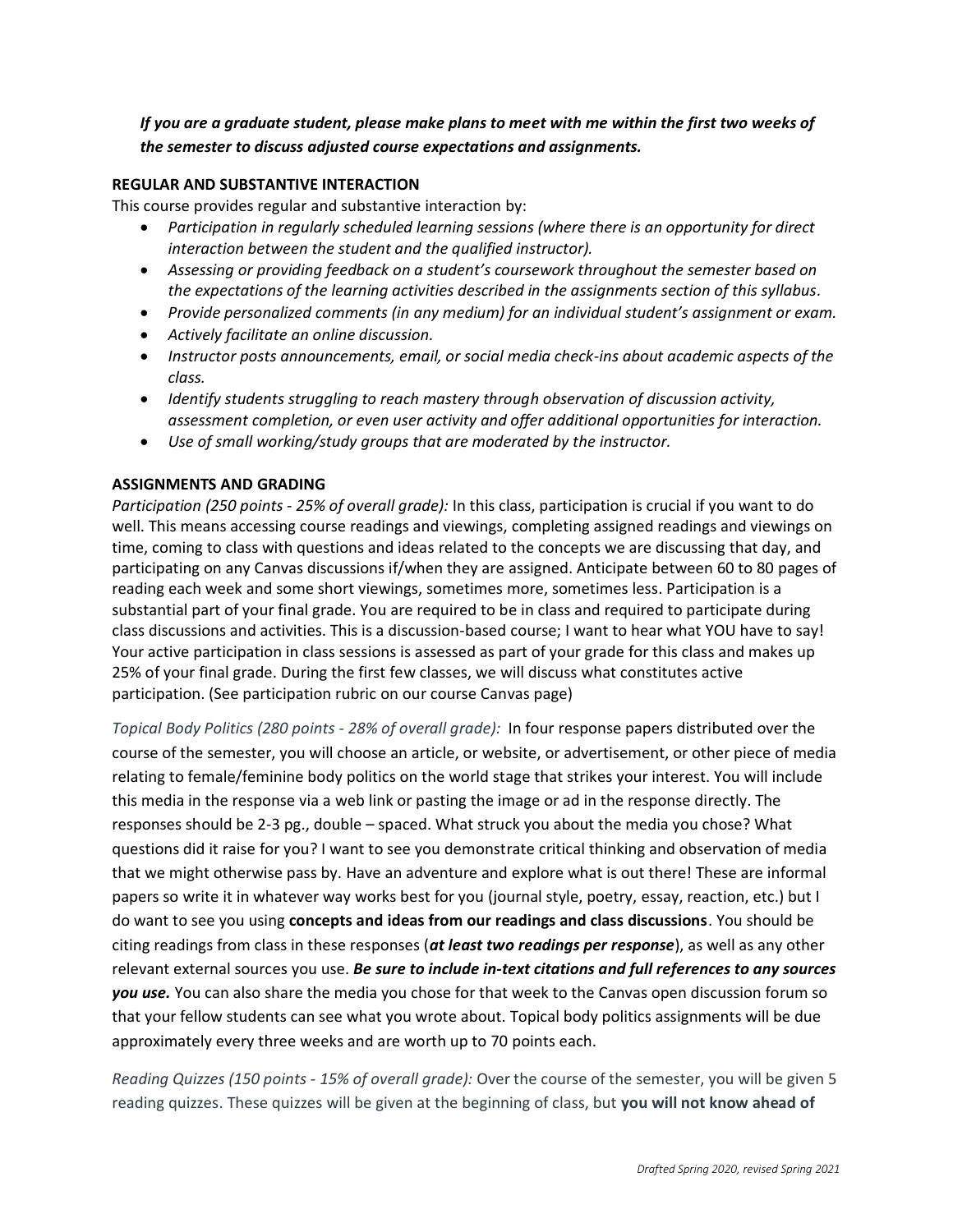**time when the quizzes will be**. Each quiz will have two or three broad based questions on the readings for that week. You are allowed to use notes you have taken for these quizzes, but NO READINGS. Each quiz is worth a total of 30 points, resulting in 150 points, or 15% of your overall grade in the class.

*Final Project Topic Selection and Three Sources (50 points – 5% of overall grade):* In the first half of the semester, you will be asked to select a topic for your final paper or presentation and provide citations for three academic/scholarly sources related to that topic. This assignment should include a brief paragraph description and rationale for your chosen topic, and full ASA references for three academic sources. This assignment is to help jump start you for the final paper/presentation and to demonstrate your ability in seeking out academic literature related to a particular topic and providing formal citations/references for those sources. Please use ASA citation/reference format for this assignment. Check out Purdue OWL for tips on ASA citation and reference format!

*Final Term Paper or Presentation (270 points - 27% of overall grade):* At the end of the semester, you will submit a paper OR presentation on a topic of your choosing related to the politics of the female/feminine body and embodiment. Perhaps you want to look at colorism and hierarchies of skin tone across cultures, a comparative study of female fatness and media representation, narratives of health and motherhood in a certain region, femme embodiment and the idea of passing, or femininity and embodiment in a context of physical labor. The sky is the limit! The paper or presentation *must* employ critical thinking and *theoretical frameworks explored in class* in your analysis. You must use at least **three** relevant readings or viewings from the class for your analysis, and additionally cite at least **five** external academic sources in your paper or presentation. Papers will be 8 to 10 pages (not including title or reference page) double-spaced, 1-inch margins, Times New Roman font, ASA citation format. Presentations should be *at least* 15 minutes long (but no more than 25 minutes), presented as a YouTube video, Prezi video, or some other platform that allows for both slides and voice capability. Presentations must also include an ASA format bibliography listing sources used either as a slide or separate document. Papers and presentations also need a title!

*Extra Credit: Reflective Statement (Worth up to 20 points – 2% of grade): For extra credit at the end of* the semester, you can write a double-spaced, 2 to 3-page reflection on the course and how you have come to identify, understand, and analyze the female/feminine body as a site of social, cultural, and political meaning making. How has your understanding of body politics developed? What theories or frameworks did you find most useful, and how might you continue to apply them in both your academic pursuits and daily life? What questions are you left with? And how did this class impact your understandings of your own body narrative? This reflection should demonstrate to me how you engaged with the class material (both our readings and media), as well as how you engaged with your peers in discussion. Be sure to cite and make references to sources from the class in your reflection!

Final letter grades are as follows:

| A  | 93-100 | BC /          | 78-82 | below 60 |
|----|--------|---------------|-------|----------|
| AB | 88-92  | $\mathcal{C}$ | 70-77 |          |
| B. | 83-87  |               | 60-69 |          |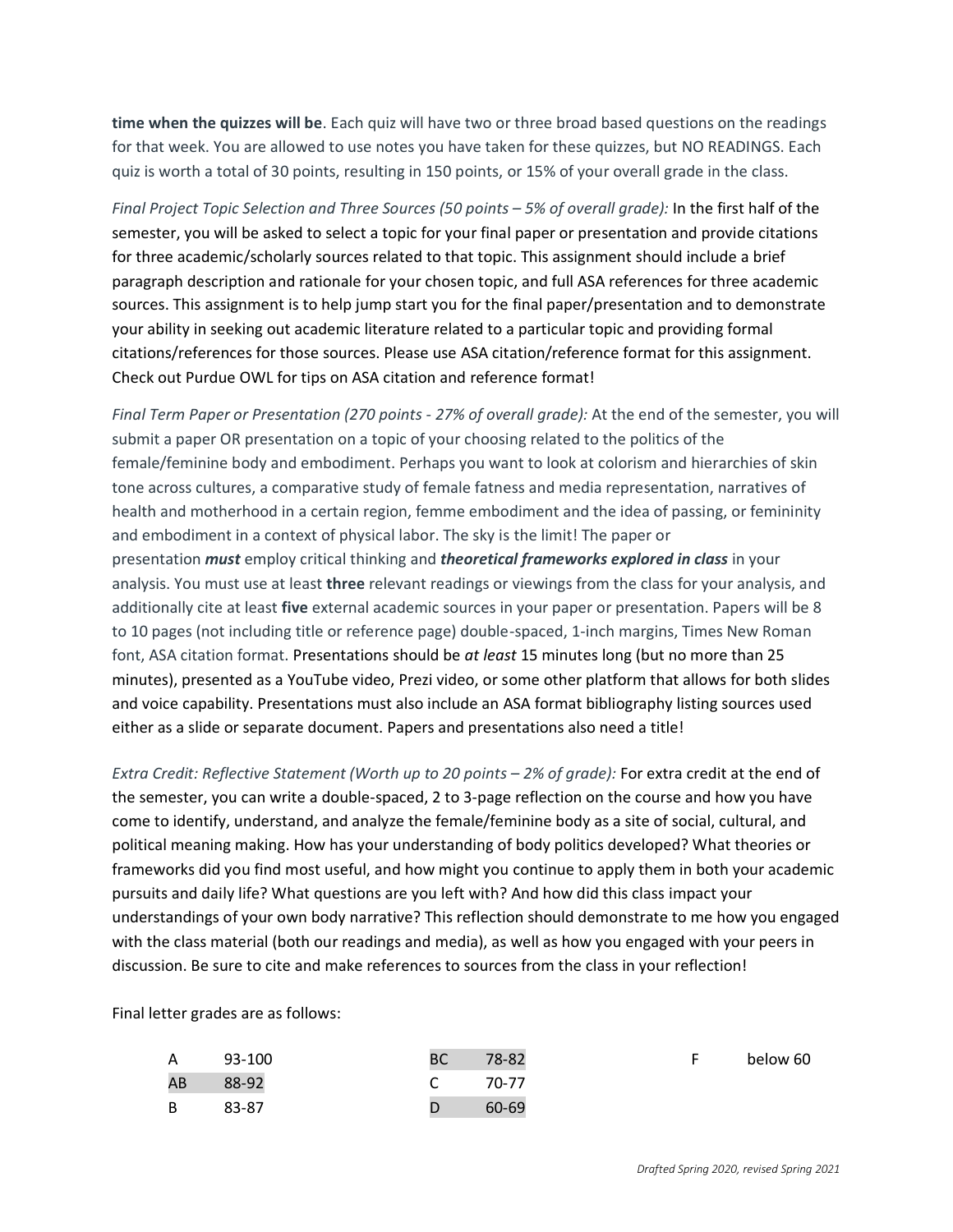## **REQUIRED TEXTBOOK, SOFTWARE & OTHER COURSE MATERIALS**

There is no required textbook for this course.

All required readings and viewings are available on Canvas as web links and PDFs.

### **HOMEWORK & OTHER ASSIGNMENTS**

All assignments to be submitted on Canvas on designated due dates listed in our course calendar at the end of this syllabus, except for reading quizzes, which will be taken in class.

### **Standard Paper Format – American Sociological Association**

The format of each written assignment must adhere to the following guidelines:

- All text is double spaced, no additional spaces between paragraphs
- Each new paragraph is indented
- 12-pt font in Times or Times New Roman
- 1-inch margins
- Reference page in American Sociological Association style
	- o <https://owl.english.purdue.edu/owl/resource/583/03/>
	- o Alphabetical by authors' last names
	- o This does not count in page or word requirements
- Quotations & evidence cited according to ASA style

### **POLICY ON LATE OR MISSED ASSIGNMENTS\*\*\***

I want to be as accommodating as possible, and I can do this if you communicate with me. I am glad to provide wiggle room on due dates if it means producing higher quality work. If assignments are submitted more than two weeks past the original due date, *they may not be accepted for credit*, except in the case of extenuating circumstances. If you have a valid reason to turn in an assignment late, please talk to me before the due date if possible. Final papers/presentations must be submitted on the due date because I am up against end of semester grading deadlines. Please plan ahead for the end of the semester!

*\*\*\*I recognize that we are still operating within a global pandemic – if you need extra time, flexibility, support, or assistance, I just ask that you communicate with me!* 

#### **RULES, RIGHTS & RESPONSIBILITIES**

• See:<https://guide.wisc.edu/undergraduate/#rulesrightsandresponsibilitiestext>

#### **ACADEMIC CALENDAR & RELIGIOUS OBSERVANCES**

• See:<https://secfac.wisc.edu/academic-calendar/#religious-observances>

#### **ACADEMIC INTEGRITY**

**Institutional syllabus statement:** By virtue of enrollment, each student agrees to uphold the high academic standards of the University of Wisconsin-Madison; academic misconduct is behavior that negatively impacts the integrity of the institution. Cheating, fabrication, plagiarism, unauthorized collaboration, and helping others commit these previously listed acts are examples of misconduct which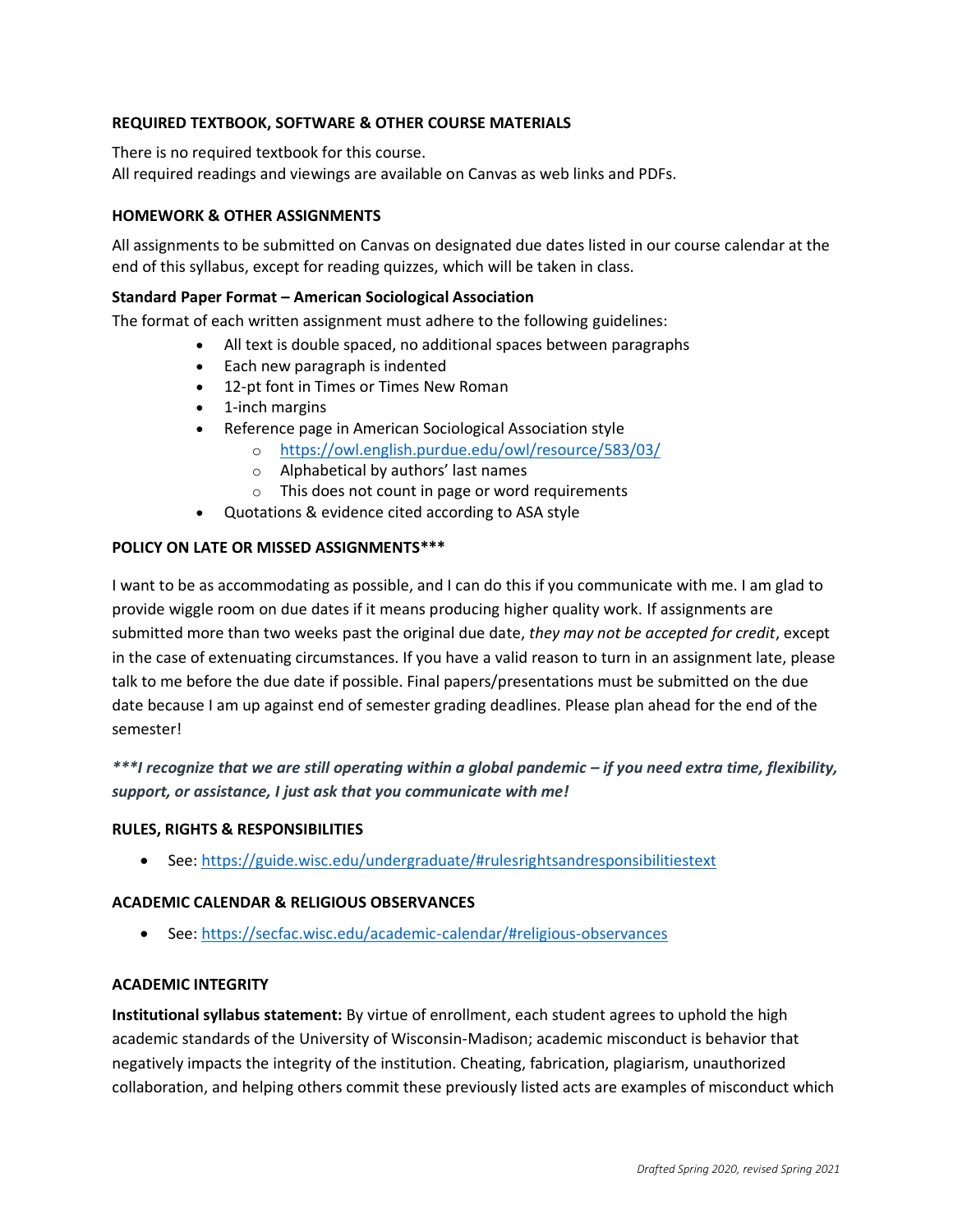may result in disciplinary action. Examples of disciplinary action include, but is not limited to, failure on the assignment/course, written reprimand, disciplinary probation, suspension, or expulsion. <https://conduct.students.wisc.edu/syllabus-statement/>

## **ACCOMMODATIONS FOR STUDENTS WITH DISABILITIES**

(Language graciously borrowed from Dr. Sami Schalk of UW-Madison Gender and Women's Studies): I believe everyone has a right to a quality education and that classrooms can adapt to students' needs. If you have ideas on how you can best learn and express your learning in this class, if you have an undocumented disability, or if you have a change in disability status during the semester, I encourage you to meet with me as soon as possible to discuss a learning plan. If you have a documented disability, please provide me your accommodation information within the first two weeks of class. The University accommodation policy reads as follows:

The University of Wisconsin-Madison supports the right of all enrolled students to a full and equal educational opportunity. The Americans with Disabilities Act (ADA), Wisconsin State Statute (36.12), and UW-Madison policy (Faculty Document 1071) require that students with disabilities be reasonably accommodated in instruction and campus life. Reasonable accommodations for students with disabilities is a shared faculty and student responsibility. Students are expected to inform faculty [me] of their need for instructional accommodations by the end of the third week of the semester, or as soon as possible after a disability has been incurred or recognized. Faculty [I], will work either directly with the student [you] or in coordination with the McBurney Center to identify and provide reasonable instructional accommodations. Disability information, including instructional accommodations as part of a student's educational record, is confidential and protected under FERPA. <https://mcburney.wisc.edu/instructor/>

## **Resources for Academic Assistance:**

- The UW Writing Center: <https://writing.wisc.edu/>
- Tutoring and Learning Support Services <https://newstudent.wisc.edu/academic-support/>
- <https://academicsupport.wisc.edu/>

## **DIVERSITY & INCLUSION**

**Institutional Statement on Diversity:** Diversity is a source of strength, creativity, and innovation for UW-Madison. We value the contributions of each person and respect the profound ways their identity, culture, background, experience, status, abilities, and opinion enrich the university community. We commit ourselves to the pursuit of excellence in teaching, research, outreach, and diversity as inextricably linked goals.

The University of Wisconsin-Madison fulfills its public mission by creating a welcoming and inclusive community for people from every background – people who as students, faculty, and staff serve Wisconsin and the world. <https://diversity.wisc.edu/>

## **SEXUAL HARASSMENT & OTHER FORMS OF SEXUAL MISCONDUCT**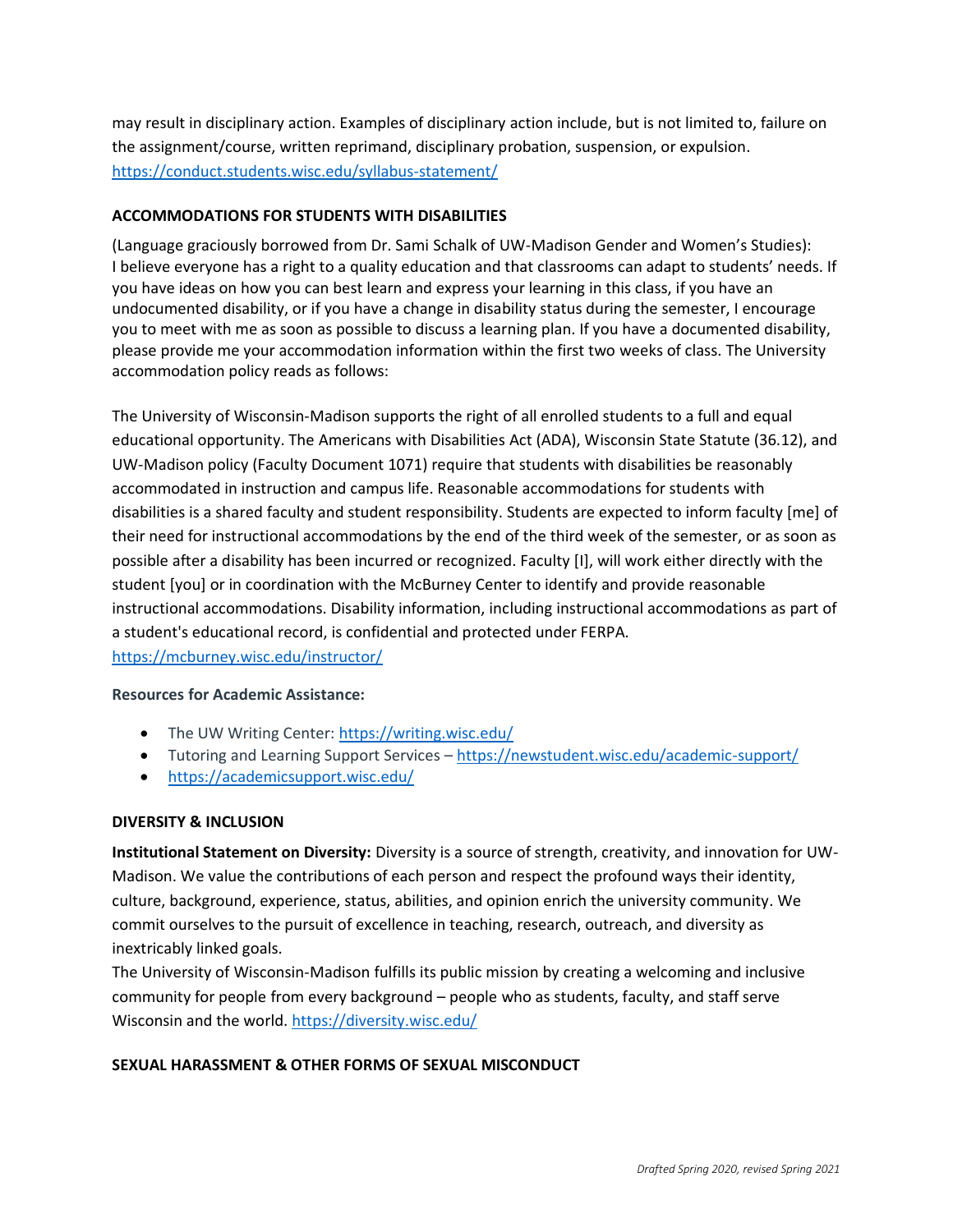As an instructor, I am committed to supporting survivors of sexual misconduct, including sexual assault, sexual harassment, dating violence, domestic violence, stalking, and sexual exploitation. UW–Madison offers a variety of resources for students impacted by sexual misconduct.

If you wish to seek out free, confidential support, there are a number of [services](https://www.uhs.wisc.edu/survivor-services/campus-community-resources-for-victims/) available on campus and in the community.

If you would like to report sexual misconduct to the campus, a number of [reporting options](https://compliance.wisc.edu/titleix/student-information/) are available. In addition, each department has staff members, known as Responsible Employees, who can assist you. If you are an undergraduate student, most of the academic and career advisors you work with are designated Responsible Employees. Please note that Responsible Employees are required to report specific disclosures that you share about sexual misconduct to UW-Madison's [Title IX Office.](https://compliance.wisc.edu/titleix/)

The Department of Gender & Women's Studies has the following Responsible Employees: the Department Chair, Dr. Judy Houck (jahouck@wisc.edu), the Graduate Coordinator, José Ramirez (jramirez27@wisc.edu), and the Undergraduate Advisor, Susan Nelson [\(susan.nelson@wisc.edu\)](mailto:susan.nelson@wisc.edu).

## **PRIVACY OF STUDENT RECORDS & THE USE OF AUDIO RECORDED LECTURERS STATEMENT**

See more information about [privacy of student records and the usage of audio-recorded lectures.](https://instructionalcontinuity.wisc.edu/2020/04/03/privacy-of-student-records-and-the-usage-of-audio-recorded-lectures/) Lecture materials and recordings for this course are protected intellectual property at UW-Madison. Students in this course may use the materials and recordings for their personal use related to participation in this class. Students may also take notes solely for their personal use. If a lecture is not already recorded, you are not authorized to record my lectures without my permission unless you are considered by the university to be a qualified student with a disability requiring accommodation. [Regent Policy Document 4-1] Students may not copy or have lecture materials and recordings outside of class, including posting on internet sites or selling to commercial entities. Students are also prohibited from providing or selling their personal notes to anyone else or being paid for taking notes by any person or commercial firm without the instructor's express written permission. Unauthorized use of these copyrighted lecture materials and recordings constitutes copyright infringement and may be addressed under the university's policies, UWS Chapters 14 and 17, governing student academic and non-academic misconduct.

## **COURSE EVALUATIONS (AEFIS)**

Students will be provided with an opportunity to evaluate this course and your learning experience. Student participation is an integral component of this course, and your confidential feedback is important to me. I strongly encourage you to participate in the course evaluation. Your feedback helps us continue to offer meaningful curriculum and create the best educational experience for you! UW-Madison uses a digital course evaluation survey tool called [AEFIS](https://kb.wisc.edu/luwmad/page.php?id=81069). For this course, you will receive an official email two weeks prior to the end of the semester, notifying you that your course evaluation is available. In the email you will receive a link to log into the course evaluation with your NetID. Evaluations are anonymous.

#### **IMPORTANT NOTES**

1) This syllabus is to act as a guide and contract for the semester; but it is not set in stone. Each group of students moves at a different pace and gets fascinated by certain topics. I will try to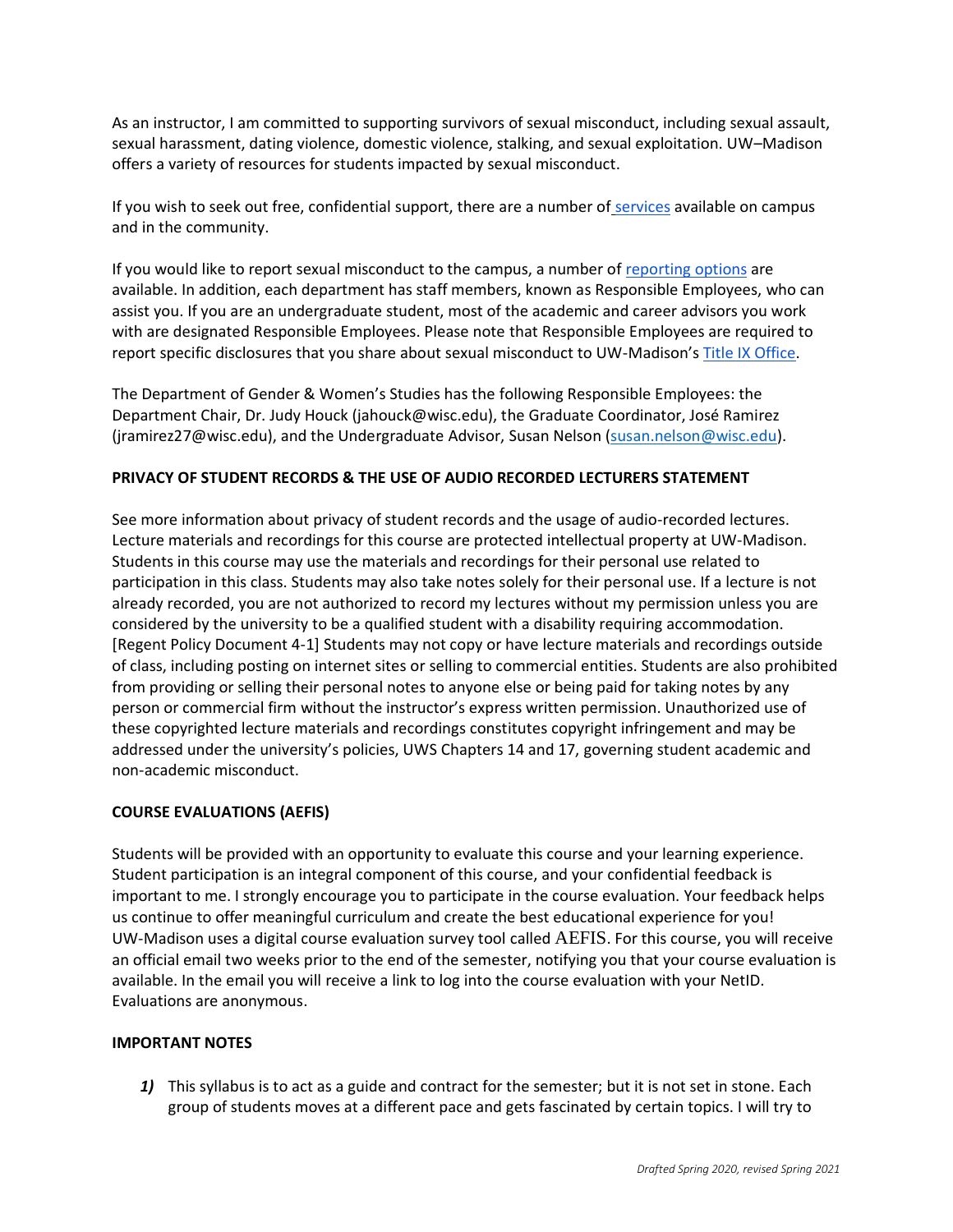honor this, and we may find ourselves spending more time on certain topics and less time on others. As such, by choosing to remain in this course, you agree to the above requirements and stipulations. *I reserve the right to alter this syllabus at any time, but with fair and appropriate warning.*

- 2) I ask you to please put your phones away during class. If you plan to take notes on your phone, please plan to use another device or get a notebook. If I see you answering your phone or text messaging, you will be asked to put it away. If it is a recurring problem, I will ask you to leave the classroom. Our time together in a classroom is precious…let's use this time to be present with each other!
- 3) I will attempt to respond to student emails as promptly as I am able. I will generally check and respond to email between the hours of 9 a.m. and 5 p.m. I will always try to get you a response within 24 hours. Also, please send me emails from either your student email address, or another email address that readily identifies you.

### **COVID-19 Information:**

### **Students' Rules [Rights, & Responsibilities](https://guide.wisc.edu/undergraduate/#rulesrightsandresponsibilitiestext)**

During the global COVID-19 pandemic, we must prioritize our collective health and safety to keep ourselves, our campus, and our community safe. As a university community, we must work together to prevent the spread of the virus and to promote the collective health and welfare of our campus and surrounding community.

### <https://covidresponse.wisc.edu/>

#### **UW-Madison [Face Covering Guidelines](https://d1cjb8q1w2lzm7.cloudfront.net/wp-content/uploads/sites/22/2020/06/Cloth-face-cover-guidance-06-22-20-final.pdf)**

While on campus all employees and students are required to wear [appropriate and properly fitting face](https://www.cdc.gov/coronavirus/2019-ncov/prevent-getting-sick/how-to-wear-cloth-face-coverings.html)  [coverings](https://www.cdc.gov/coronavirus/2019-ncov/prevent-getting-sick/how-to-wear-cloth-face-coverings.html) while present in any campus building unless working alone in a laboratory or office space.

#### **Face Coverings During In-person Instruction Statement (COVID-19)**



Individuals are expected to wear a face covering while inside any university building. Face coverings must be [worn correctly](https://www.cdc.gov/coronavirus/2019-ncov/prevent-getting-sick/how-to-wear-cloth-face-coverings.html) (i.e., covering both your mouth and nose) in the building if you are attending class in person. If any student is unable to wear a face-covering, an accommodation may be provided due to disability, medical condition, or other legitimate reason.

Students with disabilities or medical conditions who are unable to wear a face covering should contact the [McBurney Disability Resource Center](https://mcburney.wisc.edu/) or their Access Consultant if they are already affiliated.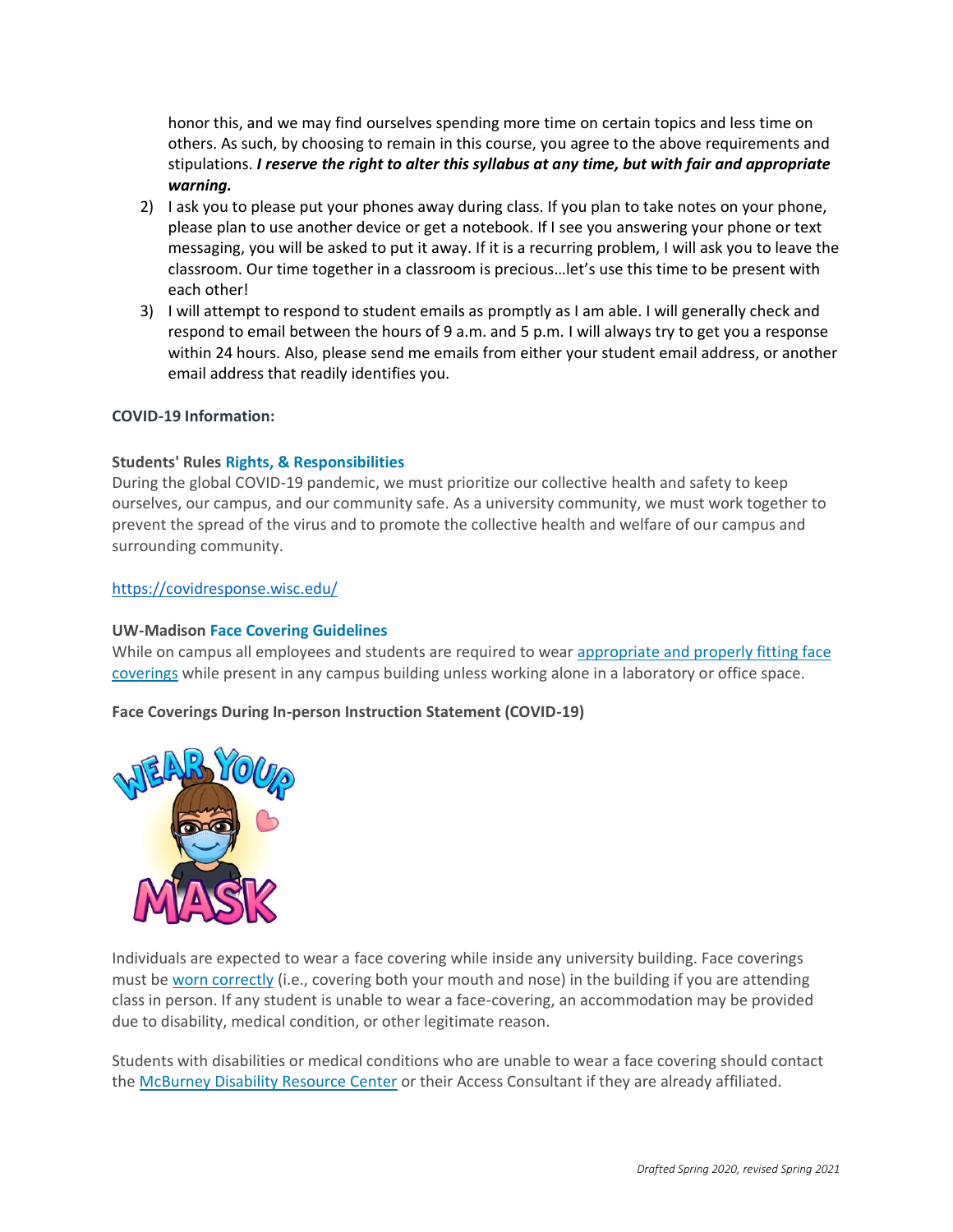Students requesting an accommodation unrelated to disability or medical condition, should contact the Dean of Students Office.

Students who choose not to wear a face covering may not attend in-person classes unless they are approved for an accommodation or exemption. All other students not wearing a face covering will be asked to put one on or leave the classroom. Students who refuse to wear face coverings appropriately or adhere to other stated requirements will be reported to the [Office of Student Conduct and](https://conduct.students.wisc.edu/)  [Community Standards](https://conduct.students.wisc.edu/) and will not be allowed to return to the classroom until they agree to comply with the face covering policy. An instructor may cancel or suspend a course in-person meeting if a person is in the classroom without an approved face covering in position over their nose and mouth and refuses to immediately comply.

## A Final Thought – Important Content Warning

*This class will be an open and affirming learning space for all students, regardless of age, race, ethnicity, citizenship status, gender, sex, sexual orientation, size, parental status, religion, ability, or socioeconomic status. As an instructor, I pledge to respect all students based upon these factors, including the use of personal/correct names and pronouns. I encourage open communication among students and myself. Students are welcome and encouraged to share viewpoints relevant to course material, and respectful, relevant debate is encouraged.*

*At times during the term, we will be discussing topics that may be disturbing, even traumatizing, to some students. The readings and viewings we do in this class can be especially difficult as they deal with the subjects of violences, various forms of oppression, and body related topics such as body image and disordered eating. You are expected to engage with the material, but not to the point of any selfdetriment. You will never be required to share something you are not comfortable sharing. However, this does not mean you are exempt from participation. If you ever feel the need to refrain from engaging with the material during one of these discussions, you may always do so without academic penalty. However, I ask that you make me aware of the circumstances. And you will be responsible for any material you miss. If you ever wish to discuss your personal reactions to this material, either with the class or with me, I welcome such discussion as an appropriate part of our coursework.*

*I* want to challenge us to remember that we are not the measure of all things. I absolutely *encourage the use of experience and personal perspective in framing how we talk about the material, but the goal of the course is to think beyond those experiences and perspectives, and engage in thinking critically about the social, cultural, and political realities of various groups, identities, and social structures. The success of this class is a community effort!*

Links to resources for student well-being: <https://students.wisc.edu/guides/community/>

<https://students.wisc.edu/guides/get-involved/>

<https://students.wisc.edu/guides/health-and-wellness/>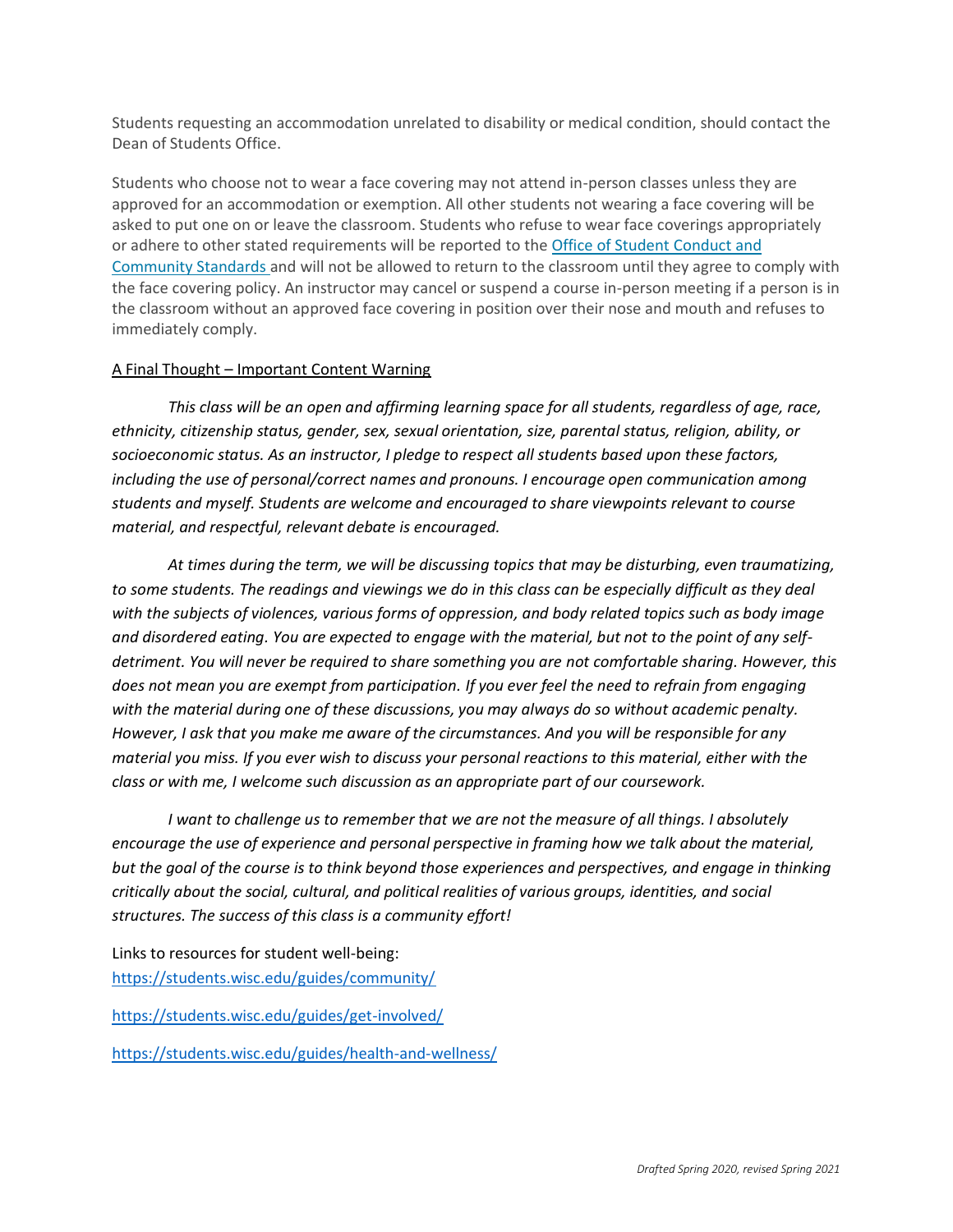# Class/Reading Schedule

# **(Listed readings/viewings and assignments are due THAT DAY for class!)**

| Week One:                 | Tuesday 1/25: Introductions, syllabus overview                                                                                                                     |  |
|---------------------------|--------------------------------------------------------------------------------------------------------------------------------------------------------------------|--|
| Defining Body<br>Politics | No readings and viewings due                                                                                                                                       |  |
|                           | Thursday 1/27:<br>Readings and viewings due:                                                                                                                       |  |
|                           | Miner, 1956. "Body Ritual Among the                                                                                                                                |  |
|                           | Nacirema." American Anthropologist 58(3):503-507. (reading)                                                                                                        |  |
|                           | Weitz, 1998. "A History of Women's Bodies." In The Politics of Women's<br>$\bullet$                                                                                |  |
|                           | Bodies edited by Rose Weitz. New York: Oxford University Press. 3-11.                                                                                              |  |
|                           | (reading)                                                                                                                                                          |  |
|                           | The Urgency of Intersectionality - Kimberlé Crenshaw (video)<br>$\bullet$<br>Bodies as Resistance - Sonya Renee Taylor (video)                                     |  |
|                           | Tuesday $2/1$ :                                                                                                                                                    |  |
| Week Two:                 | Readings and viewings due:                                                                                                                                         |  |
| Theorizing                | Bartky, Sandra 1988. "Foucault, Femininity, and the Modernization of                                                                                               |  |
| Female and                | Patriarchal Power." 93-109. (reading)                                                                                                                              |  |
| Feminine                  | Bordo, 1993. "The Body and the Reproduction of Femininity." In Unbearable<br>$\bullet$<br>Weight: Feminism, Western Culture, and the Body. Berkeley: University of |  |
|                           | California Press. 165-184. (reading)                                                                                                                               |  |
|                           |                                                                                                                                                                    |  |
|                           | Thursday 2/3: Body mapping in-class exercise                                                                                                                       |  |
|                           | Readings and viewings due:                                                                                                                                         |  |
|                           | Bobel and Kwan, 2019, Body Battlegrounds, Introduction (reading)<br>Mapping Embodiment at UW-Madison, video and exhibit (video)                                    |  |
| Week Three:               | Tuesday 2/8:                                                                                                                                                       |  |
| Controlling               | Readings and viewings due:                                                                                                                                         |  |
| Othered                   | Introductions to Queer Theory -                                                                                                                                    |  |
| <b>Bodies</b>             | https://guides.library.illinois.edu/queertheory/background                                                                                                         |  |
|                           | - https://haenfler.sites.grinnell.edu/subcultural-theory-and-                                                                                                      |  |
|                           | theorists/queer-theory/ (reading)                                                                                                                                  |  |
|                           | The Gender Tag - TED talk (video)                                                                                                                                  |  |
|                           | What is Female Masculinity? (video)                                                                                                                                |  |
|                           | The Aesthetics of Survival - Hari Nef (video)                                                                                                                      |  |
|                           | Marques, Ana. 2019. Displaying Gender: Transgender People's Strategies in<br>٠                                                                                     |  |
|                           | Everyday Life. (reading)                                                                                                                                           |  |
|                           | Thursday 2/10:                                                                                                                                                     |  |
|                           | Readings and viewings due:                                                                                                                                         |  |
|                           | Calafell, Bernadette Marie. 2017. "Brown Queer Bodies." Qualitative Inquiry                                                                                        |  |
|                           | 23(7): 511-512. (reading)                                                                                                                                          |  |
|                           | Collins, Patricia Hill. "Defining Black Feminist Thought."                                                                                                         |  |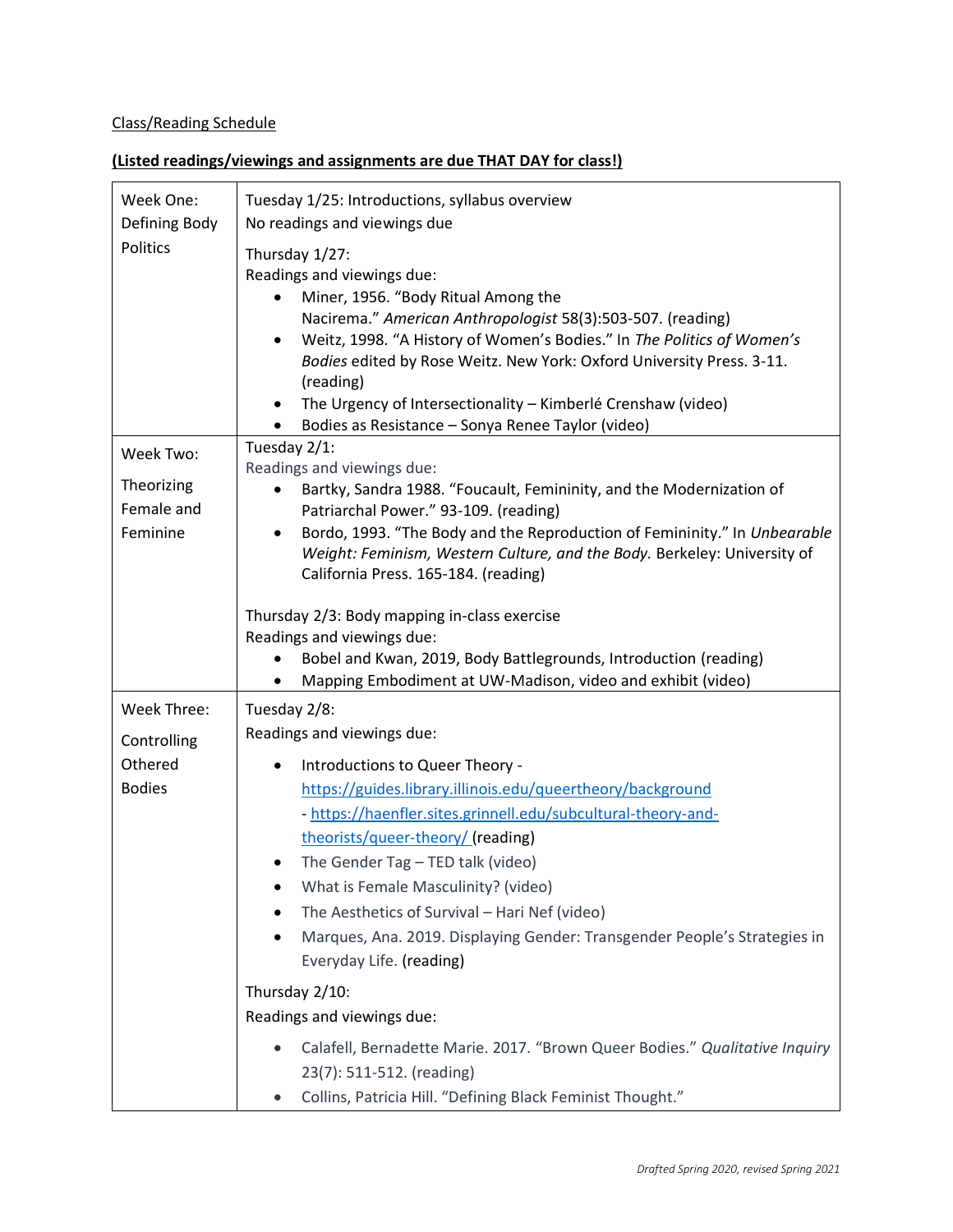|                                                                   | hooks, bell. 1992. "Eating the Other: Desire and Resistance." In Black Looks:<br>$\bullet$<br>Race and Representation. Boston: South End Press. 366-380. (reading)<br>Beyoncé - Formation (video)<br>Like Totally Whatever - Melissa Lozada Oliva (video)<br>Supplemental Viewing (not required) - Black Female Voices - Who is Listening?<br>http://www.racismreview.com/blog/2014/01/30/engaging-black-feminist-thought/<br><b>Topical Body Politics One due by midnight on Canvas</b>                                                                                                                                                                                                                                                                                                                                                                                                                                                                                                                                                                                                                                                                                                                                                                                                                                                                                          |
|-------------------------------------------------------------------|-----------------------------------------------------------------------------------------------------------------------------------------------------------------------------------------------------------------------------------------------------------------------------------------------------------------------------------------------------------------------------------------------------------------------------------------------------------------------------------------------------------------------------------------------------------------------------------------------------------------------------------------------------------------------------------------------------------------------------------------------------------------------------------------------------------------------------------------------------------------------------------------------------------------------------------------------------------------------------------------------------------------------------------------------------------------------------------------------------------------------------------------------------------------------------------------------------------------------------------------------------------------------------------------------------------------------------------------------------------------------------------|
| Week Four:<br>Colorism and<br>the Politics of<br><b>Skin Tone</b> | Tuesday 2/15:<br>Readings and viewings due:<br>Hunter, 2007. "The Persistent Problem of Colorism: Skin Tone, Status, and<br>$\bullet$<br>Inequality." Sociology Compass 1/1:237-254. (reading)<br>Quiros, and Dawson, B. A. 2013. "The Color Paradigm: The Impact of<br>$\bullet$<br>Colorism on the Racial Identity and Identification of Latinas." Journal of<br>Human Behavior in the Social Environment 23: 287-297. (reading)<br>Rosario, Minor, and Rogers. 2021. "Oh You're Pretty for a Dark Skinned<br>٠<br>Girl." Journal of Adolescent Research.<br>Thursday 2/17:<br>Readings and viewings due:<br>Nakano Glenn, 2008. "Yearning for Lightness: Transnational Circuits in the<br>Marketing and Consumption of Skin Lighteners." Gender and Society 22(3):<br>281-302. (reading)<br>Skin Lightening is Fraught with Risk, But it Still Thrives in the Asian Beauty<br>٠<br>Market - Here's Why, Noble, 2019 (reading)<br>Hollywood's Colorism Problem ICYMI (video)<br>Hall, 2021, Women of color spend more than \$8 billion on bleaching creams<br>$\bullet$<br>worldwide every year. https://theconversation.com/women-of-color-<br>spend-more-than-8-billion-on-bleaching-creams-worldwide-every-year-<br>153178<br>Van Hout and Wazaify. 2021. Parallel Discourses: Leveraging the Black Lives<br>Matter Movement to Fight Colorism and Skin Bleaching Practices. |
| Week Five:<br>Does Size<br>Matter?                                | Tuesday 2/22:<br>Readings and viewings Due:<br>Murray, Samantha 2007. "Corporeal Knowledges and Deviant Bodies:<br>Perceiving the Fat Body." Social Semiotics 17(3): 361-373. (reading)<br>Erdman Farrell, Amy 2011. "Fat and the Uncivilized Body." In Fat Shame by<br>A. Erdman Farrell. New York: New York University Press. 59-81. (reading)                                                                                                                                                                                                                                                                                                                                                                                                                                                                                                                                                                                                                                                                                                                                                                                                                                                                                                                                                                                                                                  |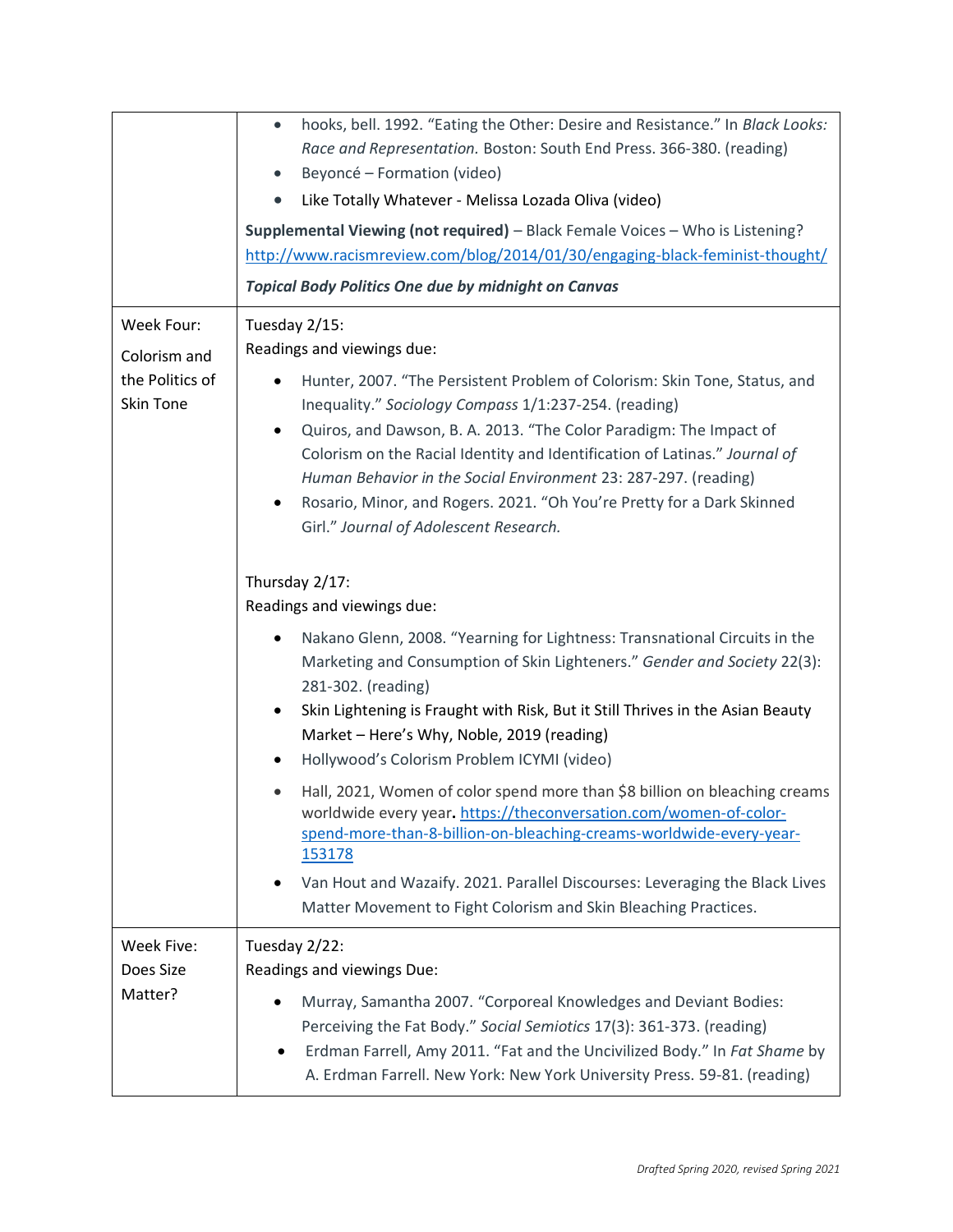|                   | Thursday 2/24:                                                                                                                         |
|-------------------|----------------------------------------------------------------------------------------------------------------------------------------|
|                   | Readings and Viewings due:                                                                                                             |
|                   | Taylor, Allison. 2021. "What's Queer about Fat Studies Now?" The                                                                       |
|                   | Routledge International Handbook of Fat Studies. (reading)                                                                             |
|                   | Dionne, Here's What Fat Acceptance Is and What It Isn't (reading)<br>٠                                                                 |
|                   | Rachel Wiley - The Fat Joke (video)<br>٠                                                                                               |
|                   | Gardiner, "Fatphobia, Ableism, and the Covid-19 Pandemic" (reading)                                                                    |
|                   | Jennings, The Paradox of Online Body Positivity, 2021 (reading)                                                                        |
|                   | https://www.vox.com/the-goods/22226997/body-positivity-instagram-                                                                      |
|                   | tiktok-fatphobia-social-media                                                                                                          |
|                   | Supplemental Reading (not required):                                                                                                   |
|                   | Ela Przybylo and Breanne Fahs, 2021, Fatness, friendship, and " corpu-allyhood"<br>stratagems                                          |
| Week Six:         | Tuesday 3/1:                                                                                                                           |
| Constructing      | Readings and viewings due:                                                                                                             |
| the Mother        | Greil, A. 2011. The Social Construction of Infertility. Sociology Compass 5/8                                                          |
| Body              | (2011): 736-746. (reading)                                                                                                             |
|                   | Parker, George and Pause, Cat. 2018. "I'm Just a Woman Having a Baby':                                                                 |
|                   | Negotiating and Resisting the Problematization of Pregnancy Fatness."                                                                  |
|                   | Frontiers in Sociology 3(5): 1-10. (reading)                                                                                           |
|                   | 4 <sup>th</sup> Trimester Bodies Project (explore) -<br>$\bullet$                                                                      |
|                   | https://www.4thtrimesterbodiesproject.com/                                                                                             |
|                   | Besse et al. 2020. Experiences with Achieving Pregnancy and Giving Birth                                                               |
|                   | Among Transgender Men. (reading)                                                                                                       |
|                   | Thursday 3/3:                                                                                                                          |
|                   | Guest Speaker - J. Dale Gardner, Full Spectrum Doula<br>Readings and viewings due:                                                     |
|                   | Basile, Monica. "Radical Doulas, Childbirth Activism, and the Politics of<br>٠<br>Embodiment." In Body Battlegrounds. 23-37. (reading) |
|                   | Villarosa, "Why America's Black Mothers and Babies and In a Life or Death<br>$\bullet$                                                 |
|                   | Crisis", New York Times (reading)                                                                                                      |
|                   | A Doula and the Doctors who Failed Her (video)                                                                                         |
|                   | <b>Topical Body Politics Two due by midnight on Canvas</b>                                                                             |
| Week Seven:       | Tuesday 3/8:                                                                                                                           |
| <b>Bodies and</b> | Readings and viewings due:                                                                                                             |
| <b>Borders</b>    | Beckmann Al Wazni, 2015. "Muslim Women in America and                                                                                  |
|                   | Hijab." Social Work 60(4): 325-333. (reading)                                                                                          |
|                   | Muslim Girls Get Real About the Hijab - Teen Vogue (video)                                                                             |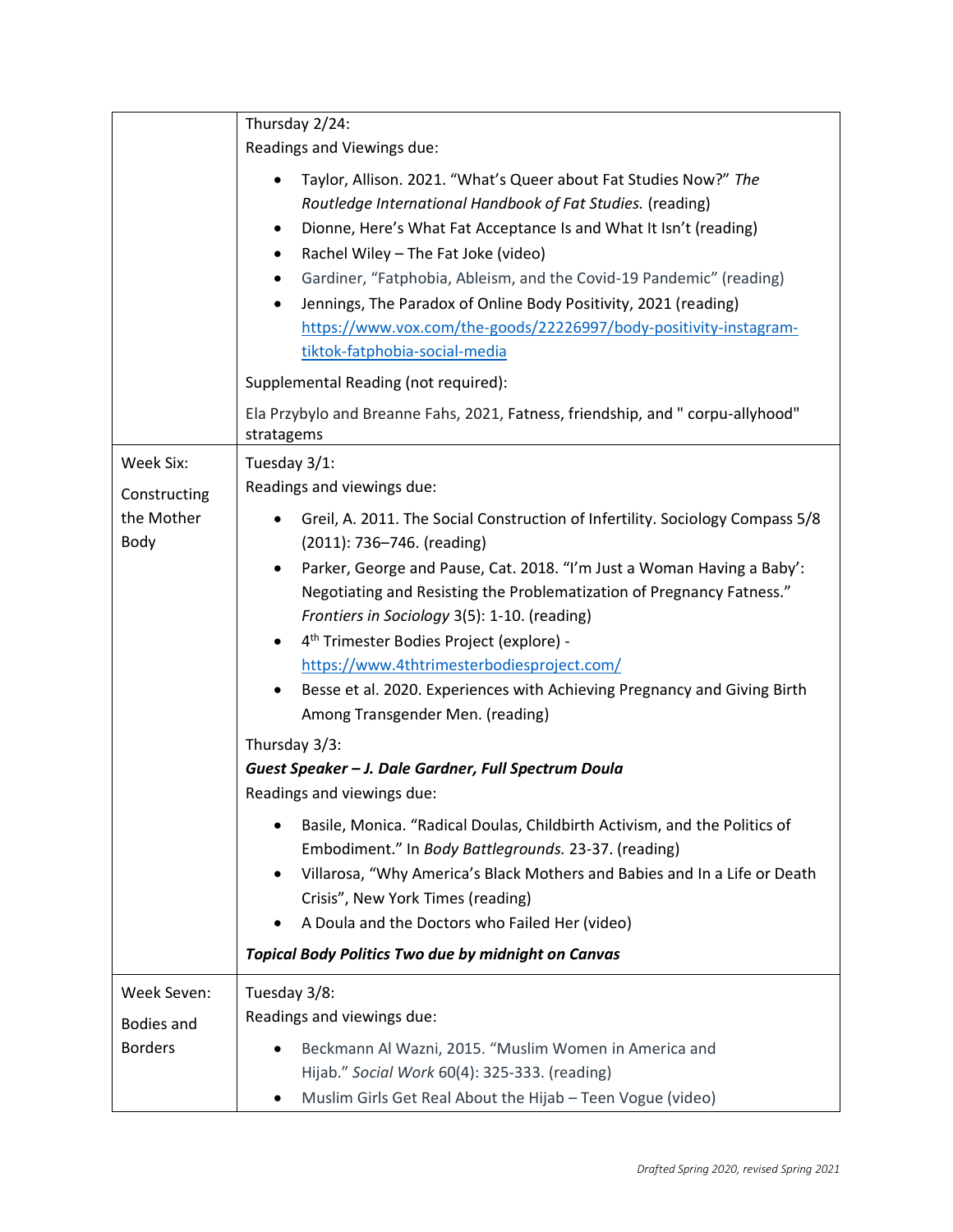|                                                       | Sudbury, Julia. 2005. "Celling Black Bodies: Black Women in the Global<br>$\bullet$<br>Prison Industrial Complex." Feminist Review 80:162-179. (reading)<br>American Prisons are Hell, For Women They're Even Worse (video)<br>$\bullet$<br>https://www.pbs.org/newshour/show/american-prisons-are-hell-for-<br>women-theyre-even-worse<br>Thursday 3/10:<br>Readings and viewings due:<br>Anzaldua, 1997. "La conciencia de la mestiza: Towards a New<br>Consciousness." In Writing on the Body edited by K. Conboy, N. Medina, and<br>S. Stanbury. New York: Columbia University Press. (reading)<br>To Live in the Borderlands - Anzaldua (reading)<br>٠<br>Melissa Lozada Oliva - My Spanish (video)<br>٠<br>Final Project Topic Selection and Three Sources Assignment due by midnight on<br>Canvas |
|-------------------------------------------------------|----------------------------------------------------------------------------------------------------------------------------------------------------------------------------------------------------------------------------------------------------------------------------------------------------------------------------------------------------------------------------------------------------------------------------------------------------------------------------------------------------------------------------------------------------------------------------------------------------------------------------------------------------------------------------------------------------------------------------------------------------------------------------------------------------------|
| <b>SPRING BREAK</b>                                   | No class                                                                                                                                                                                                                                                                                                                                                                                                                                                                                                                                                                                                                                                                                                                                                                                                 |
| Week Eight:<br>Disability and<br>Gender<br>Embodiment | Tuesday 3/22:<br>Readings and viewings due:<br>Inahara, Minae. 2009. "The Body Which is Not One: The Body, Femininity,<br>٠<br>and Disability." Body and Society 15(1): 47-62. (reading)<br>Wendell, Susan. "Feminism, Disability, and Transcendence of the Body."<br>٠<br>Canadian Woman Studies. (reading)<br>Stran, Margaret. "Sitting and Resisting: How Using a Wheelchair Confronts<br>Ideas of Normal." In Body Battlegrounds. 228-230. (reading)<br>Disability Visibility Project (explore)                                                                                                                                                                                                                                                                                                      |
|                                                       | Thursday 3/24:<br>Readings and viewings due:<br>Tepper, Mitchell. 2000. "Sexuality and Disability: The Missing Discourse of<br>Pleasure." Sexuality and Disability 18(4): 283-290. (reading)<br>Natasha Alexander & Miriam Taylor Gomez. 2017. "Pleasure, sex,<br>$\bullet$<br>prohibition, intellectual disability, and dangerous ideas." Reproductive<br>Health Matters, 25:50, 114-120. (reading)<br>Asexuality in Disability Narratives - Kim (reading)<br>Inside the Controversial World of Medically Assisted Sex, VICE (video)<br>Nobody Cat Calls the Woman in the Wheelchair - Whaley (reading)<br>٠                                                                                                                                                                                            |
| Week Nine:<br>Girlhoods                               | Tuesday 3/29:<br>Readings and viewings due:                                                                                                                                                                                                                                                                                                                                                                                                                                                                                                                                                                                                                                                                                                                                                              |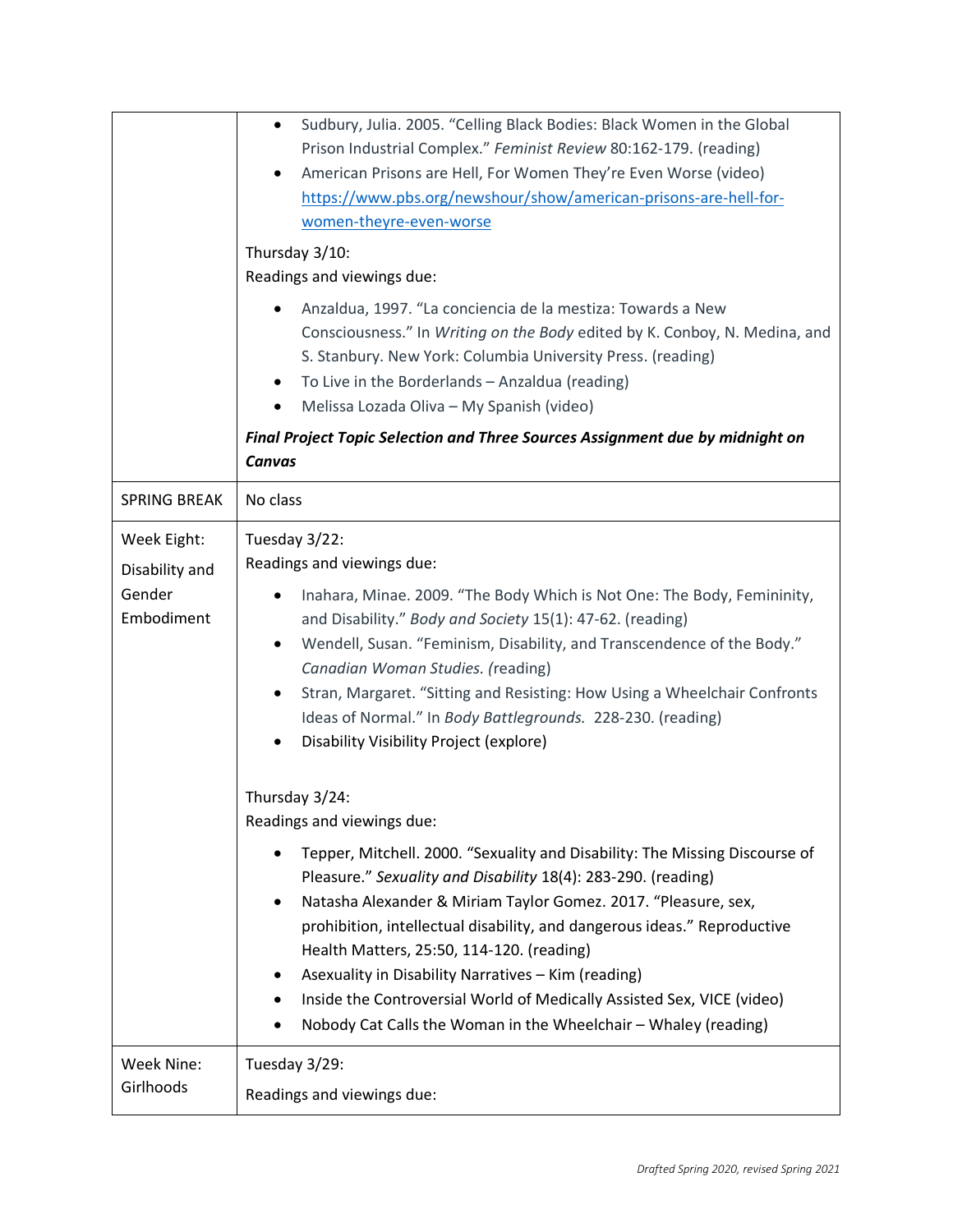|                                      | What Young Women Believe About Their Own Sexual Pleasure - TED talk<br>$\bullet$<br>(video)<br>Burnette, C. et al. 2017. "I Don't Need People to Tell Me I'm Pretty on Social<br>Media": A Qualitative Study of Social Media and Body Image in Early<br>Adolescent Girls." Body Image 23: 114-125. (reading)<br>Mitchell, 2013 The Sorority Body Image Problem (reading)<br>$\bullet$<br>Thursday 3/31:<br>Readings and viewings due:                                                                                                                         |
|--------------------------------------|---------------------------------------------------------------------------------------------------------------------------------------------------------------------------------------------------------------------------------------------------------------------------------------------------------------------------------------------------------------------------------------------------------------------------------------------------------------------------------------------------------------------------------------------------------------|
|                                      | Nunn, Nia Michelle. 2016. "Super-Girl: Strength and Sadness in Black<br>$\bullet$<br>Girlhood." (reading)<br>Sisterhood Album - Action & Healing - Girls Who Code (video)<br>Shasparay - Black Girl Magic (video)<br>٠<br>Why Black Girls are Targeted for Punishment at School - And How to<br>Change That - Monique W. Morris (video)<br>Kirk, Mitchell, and Reid-Walsh. 2010. "Toward Political Agency for Girls:<br>$\bullet$<br>Mapping the Discourses of Girlhood Globally." (reading)<br><b>Topical Body Politics Three due by midnight on Canvas</b>  |
| Week Ten:                            | Tuesday 4/5:                                                                                                                                                                                                                                                                                                                                                                                                                                                                                                                                                  |
| Aging<br>Embodiment<br>and Rest Day! | Readings and viewings due:<br>Akiko Busch, The Invisibility of Older Women, 2019 (reading)<br>٠<br>Hurd Clarke and Griffin, 2008, "Body Image and Aging: Older Women and<br>٠<br>the Embodiment of Trauma" Women's Studies International Forum<br>(reading)<br>Rajin-Rankin, 2018, "Race, embodiment, and later life: Re-animating Aging<br>٠<br>Bodies of Color" Journal of Aging Studies (reading)<br>Why We Need More Stories of Aging Women on TV and in Movies - TED<br>Talk (video)<br>https://www.youtube.com/watch?v=0kXIwXbVPw0&ab_channel=TEDxTalks |
|                                      | Thursday 4/7: No class! No readings and viewings!<br>Rest and recharge and be sure to check out the proceedings for the annual GWS<br>Consortium Conference, April 7 <sup>th</sup> – April 9 <sup>th</sup> , 2022<br>https://consortium.gws.wisc.edu/conference-2022/                                                                                                                                                                                                                                                                                         |
| Week Eleven:                         | Tuesday 4/12:<br>Readings and viewings due:                                                                                                                                                                                                                                                                                                                                                                                                                                                                                                                   |
| Working and<br>Labor and the<br>Body | Fernandes, and Leite, R. 2016. "Embodied Women in the Work Context: The<br>Case of Portugese Businesswomen and Their Female<br>Subordinates." Women's Studies International Forum 56: 45-55. (reading)                                                                                                                                                                                                                                                                                                                                                        |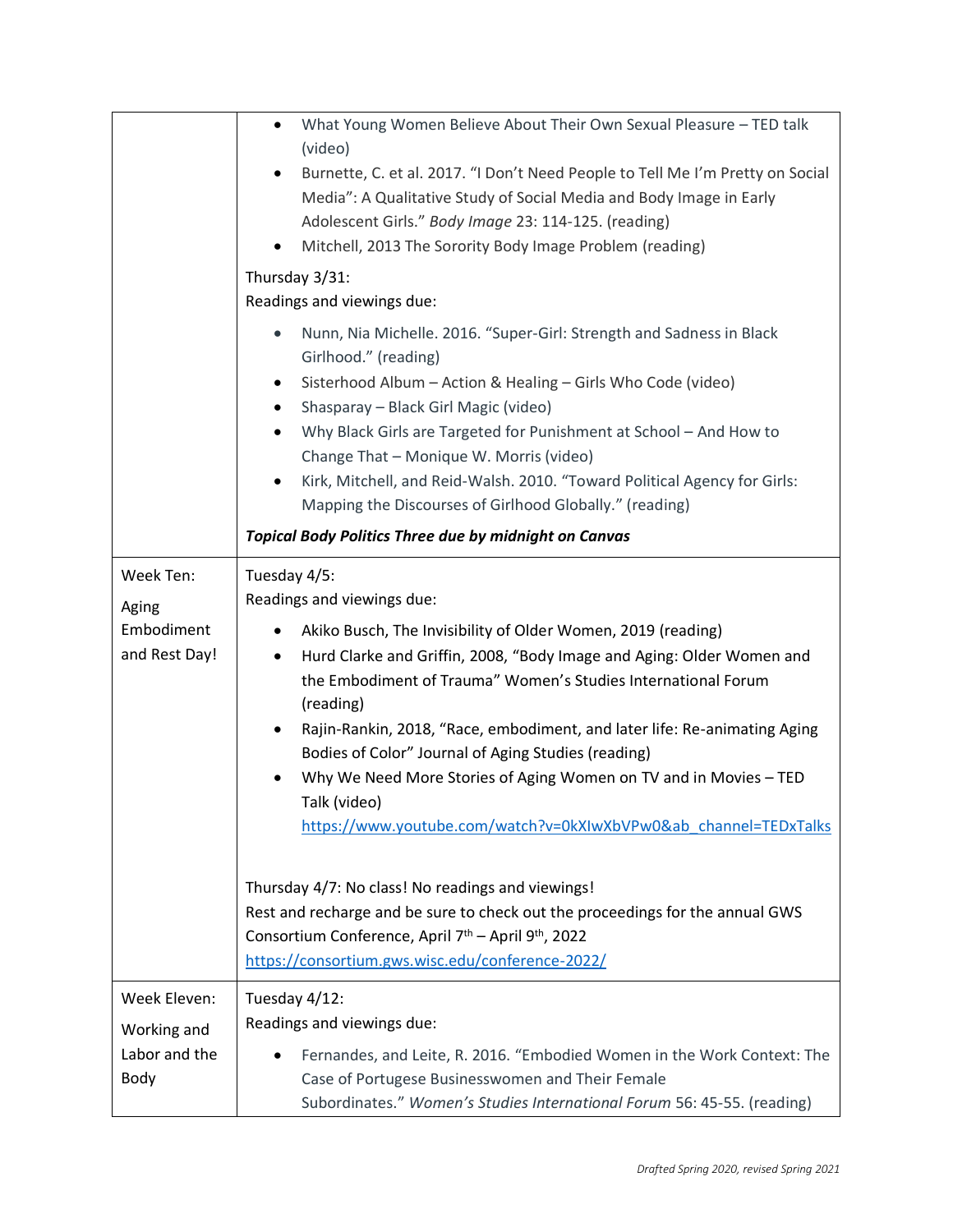|                             | Maven, Sharon and Grandy, 2016. "Women Elite Leaders Doing Respectable<br>$\bullet$<br>Business Femininity: How Privilege is Conferred, Contested and Defended<br>Through the Body." Gender, Work, and Organization 23(4): 379-396.<br>(reading)<br>AOC Beauty Routine (video)<br>Thursday 4/14:<br>Readings and viewings due:<br>Chain of Love documentary - Access through UW Madison Library (video)<br>Lokot and Bhatia, 2020. Unequal and Invisible (reading) |
|-----------------------------|--------------------------------------------------------------------------------------------------------------------------------------------------------------------------------------------------------------------------------------------------------------------------------------------------------------------------------------------------------------------------------------------------------------------------------------------------------------------|
| Week Twelve:                | Tuesday 4/19:                                                                                                                                                                                                                                                                                                                                                                                                                                                      |
| Politics of the             | Readings and viewings due:                                                                                                                                                                                                                                                                                                                                                                                                                                         |
| Face                        | Laine Talley, Heather. 2014. Saving Face. Chapters 1 and 3. pgs. 7-23, 47-75<br>Changing Faces website (explore)<br>٠                                                                                                                                                                                                                                                                                                                                              |
|                             | Thursday 4/21:                                                                                                                                                                                                                                                                                                                                                                                                                                                     |
|                             | Readings and viewings due:                                                                                                                                                                                                                                                                                                                                                                                                                                         |
|                             | Laine Talley, Heather. 2014. Saving Face. Chapter 5, 106-144.<br>Saving Face documentary short ~40 minutes (video)                                                                                                                                                                                                                                                                                                                                                 |
|                             | <b>Topical Body Politics Four due by midnight on Canvas</b>                                                                                                                                                                                                                                                                                                                                                                                                        |
| Week Thirteen:<br>Gendered  | Tuesday 4/26:<br>Readings and viewings due:                                                                                                                                                                                                                                                                                                                                                                                                                        |
| Embodiment<br>and Violences | Kaye, Julie. 2016. "Reconciliation in the Context of Settler-Colonial Gender<br>Violence." Canadian Review of Sociology 53(4): 461-467. (reading)                                                                                                                                                                                                                                                                                                                  |
|                             | Coalition to Stop Violence Against Native Women (explore)<br>Presley, 2020. Embodied Liminality and Gendered State Violence (reading)                                                                                                                                                                                                                                                                                                                              |
|                             | Thursday 4/28: (In-class body mapping exercise)<br>Readings and viewings due:                                                                                                                                                                                                                                                                                                                                                                                      |
|                             | Sweet, Elizabeth and Escalante, Sara 2015. "Bringing Bodies Into Planning:<br>Visceral Methods, Fear and Gender." Urban Studies 52(10): 1826-1845.<br>(reading)                                                                                                                                                                                                                                                                                                    |
|                             | Lidia Yuknavitch - Explicit Violence (reading)                                                                                                                                                                                                                                                                                                                                                                                                                     |
| Week<br>Fourteen:           | Tuesday 5/3:<br>Readings due:                                                                                                                                                                                                                                                                                                                                                                                                                                      |
| Movements<br>and Resistance | Yuen-Thompson, Becky. 2015. "I Want to be Covered: Heavily Tattooed<br>Women Challenge the Dominant Beauty Culture." Covered In Ink: Tattoos,                                                                                                                                                                                                                                                                                                                      |